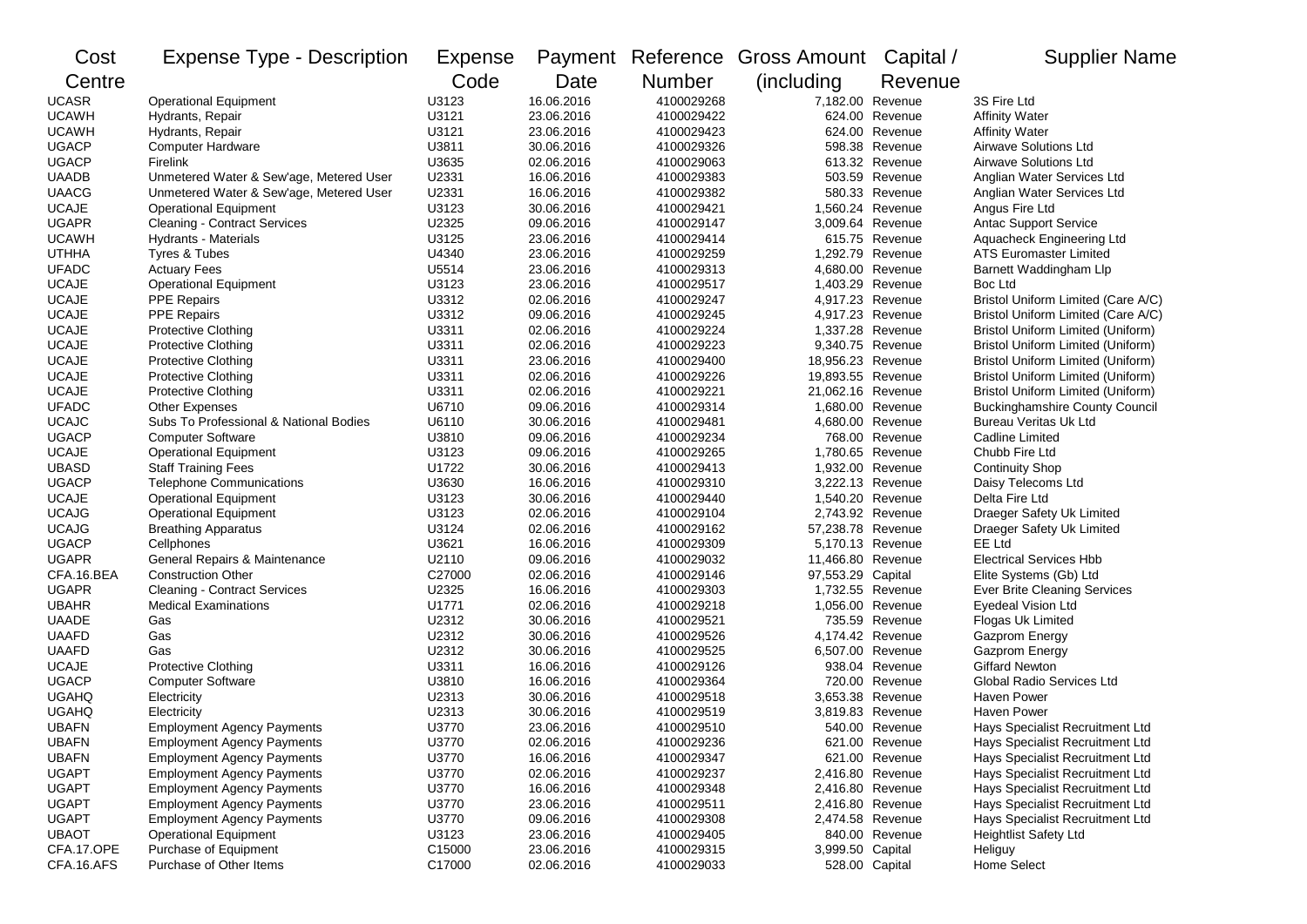| Cost         | Expense Type - Description              | <b>Expense</b> |            |               | Payment Reference Gross Amount | Capital /      | <b>Supplier Name</b>              |
|--------------|-----------------------------------------|----------------|------------|---------------|--------------------------------|----------------|-----------------------------------|
| Centre       |                                         | Code           | Date       | <b>Number</b> | (including)                    | Revenue        |                                   |
| <b>UGAPR</b> | <b>Fixtures and Fittings</b>            | U2420          | 30.06.2016 | 4100029432    |                                | 756.00 Revenue | <b>Home Select</b>                |
| <b>UGAAS</b> | <b>Property Management Consultant</b>   | U3539          | 02.06.2016 | 4100029149    | 1,200.00 Revenue               |                | Hub Professional Services Ltd     |
| <b>UGAAS</b> | <b>Property Management Consultant</b>   | U3539          | 16.06.2016 | 4100029302    | 1,200.00 Revenue               |                | Hub Professional Services Ltd     |
| <b>UGAPR</b> | <b>Property Management Consultant</b>   | U3539          | 02.06.2016 | 4100029121    | 14,202.00 Revenue              |                | Hub Professional Services Ltd     |
| <b>UAAFC</b> | <b>Planned Preventative Maintenance</b> | U2151          | 09.06.2016 | 4100029281    | 1,250.78 Revenue               |                | Imtech Traffic & Infra Uk Ltd     |
| <b>UGAPR</b> | <b>Property Management Consultant</b>   | U3539          | 09.06.2016 | 4100029125    | 4,200.00 Revenue               |                | <b>Inspired Energy Solutions</b>  |
| <b>UGAPR</b> | General Repairs & Maintenance           | U2110          | 02.06.2016 | 4100029143    | 1,141.20 Revenue               |                | <b>Instant Doors</b>              |
| <b>UGAPR</b> | General Repairs & Maintenance           | U2110          | 09.06.2016 | 4100029278    | 2,169.60 Revenue               |                | <b>Instant Doors</b>              |
| <b>UTHHA</b> | Vehicle Installation                    | U3640          | 16.06.2016 | 4100029337    | 1,380.00 Revenue               |                | John Lamb Commercials             |
| <b>UTHHA</b> | Vehicle Installation                    | U3640          | 16.06.2016 | 4100029338    | 1,380.00 Revenue               |                | John Lamb Commercials             |
| <b>UTHHA</b> | Vehicle Installation                    | U3640          | 16.06.2016 | 4100029339    | 1,380.00 Revenue               |                | John Lamb Commercials             |
| <b>UTHHA</b> | Vehicle Installation                    | U3640          | 16.06.2016 | 4100029340    | 1,380.00 Revenue               |                | John Lamb Commercials             |
| <b>UTHHA</b> | Vehicle Installation                    | U3640          | 23.06.2016 | 4100029352    | 1,380.00 Revenue               |                | John Lamb Commercials             |
| <b>UTHHA</b> | Vehicle Installation                    | U3640          | 23.06.2016 | 4100029353    | 1,380.00 Revenue               |                | John Lamb Commercials             |
| <b>UGAHQ</b> | Legionella                              | U2114          | 16.06.2016 | 4100029305    | 1,205.94 Revenue               |                | Kee Services Ltd                  |
| <b>UFDRM</b> | Legal Expenses                          | U6520          | 30.06.2016 | 4100029476    | 4,875.60 Revenue               |                | Kidd Rapinet LLP                  |
| <b>UBAOT</b> | General Repairs & Maintenance           | U2110          | 09.06.2016 | 4100029317    |                                | 867.31 Revenue | Kidde Fire Trainers Gmbh          |
| <b>UBAOT</b> | General Repairs & Maintenance           | U2110          | 02.06.2016 | 4100029003    | 1,289.86 Revenue               |                | Kidde Fire Trainers Gmbh          |
| <b>UCAWH</b> | Hydrants - Materials                    | U3125          | 16.06.2016 | 4100029293    |                                | 883.32 Revenue | Kluber Lubrication Gb Ltd         |
| <b>UGACP</b> | <b>Printing Stationery</b>              | U5110          | 16.06.2016 | 4100029291    | 1,055.81 Revenue               |                | Konica Minolta                    |
| <b>UGACP</b> | <b>Printing Stationery</b>              | U5110          | 09.06.2016 | 4100029243    | 1,952.76 Revenue               |                | Konica Minolta                    |
| <b>UTHHA</b> | Spares for Red Fleet                    | U4372          | 02.06.2016 | 4100029252    |                                | 850.75 Revenue | Labcraft Limited                  |
| <b>UGAHQ</b> | <b>Planned Preventative Maintenance</b> | U2151          | 16.06.2016 | 4100029276    |                                | 688.18 Revenue | Landmark Lifts Ltd                |
| <b>UGAPR</b> | General Repairs & Maintenance           | U2110          | 16.06.2016 | 4100029280    |                                | 690.36 Revenue | Landmark Lifts Ltd                |
| <b>UGAFL</b> | Car Leasing                             | U4219          | 23.06.2016 | 4100029512    | 2,036.45 Revenue               |                | Lex Autolease Ltd                 |
| <b>UGAPR</b> | Furniture                               | U2410          | 09.06.2016 | 4100029105    |                                | 861.83 Revenue | <b>Manton Office Solutions</b>    |
| <b>UGAPR</b> | <b>Property Management Consultant</b>   | U3539          | 09.06.2016 | 4100029290    | 3,840.00 Revenue               |                | Oakleaf Technical Service Ltd     |
| <b>UGACP</b> | Main Communications                     | U3610          | 23.06.2016 | 4100029406    | 1,276.50 Revenue               |                | Ofcom                             |
| <b>UCAJB</b> | <b>Community Safety Charges</b>         | U6210          | 16.06.2016 | 3300057970    | 1,414.80 Revenue               |                | One Stop Promotions               |
| <b>UBADR</b> | Driver Training                         | U1730          | 09.06.2016 | 4100029294    | 11,448.19 Revenue              |                | <b>Oxfordshire County Council</b> |
| <b>UAACB</b> | <b>Window Cleaning</b>                  | U2323          | 16.06.2016 | 4100029370    |                                | 800.00 Revenue | P French                          |
| <b>UGAFF</b> | Diesel Oil - Gas Oil                    | U4320          | 23.06.2016 | 4100029492    | 1,377.20 Revenue               |                | Pace Fuelcare Ltd                 |
| <b>UGAFF</b> | Diesel Oil - Gas Oil                    | U4320          | 16.06.2016 | 4100029362    | 1,876.56 Revenue               |                | Pace Fuelcare Ltd                 |
| <b>UGAFF</b> | Diesel Oil - Gas Oil                    | U4320          | 16.06.2016 | 4100029351    | 1,908.36 Revenue               |                | Pace Fuelcare Ltd                 |
| <b>UGAFF</b> | Diesel Oil - Gas Oil                    | U4320          | 23.06.2016 | 4100029493    | 1,971.97 Revenue               |                | Pace Fuelcare Ltd                 |
| <b>UGAFF</b> | Diesel Oil - Gas Oil                    | U4320          | 23.06.2016 | 4100029494    | 2,014.38 Revenue               |                | Pace Fuelcare Ltd                 |
| <b>UGAFF</b> | Diesel Oil - Gas Oil                    | U4320          | 23.06.2016 | 4100029495    | 2,650.50 Revenue               |                | Pace Fuelcare Ltd                 |
| <b>UGAFF</b> | Diesel Oil - Gas Oil                    | U4320          | 16.06.2016 | 4100029361    | 13,906.64 Revenue              |                | Pace Fuelcare Ltd                 |
| <b>UGAPR</b> | General Repairs & Maintenance           | U2110          | 09.06.2016 | 4100029301    |                                | 772.20 Revenue | Pagnell Property Maintenance Ltd  |
| CFA.16.GER   | <b>Construction Other</b>               | C27000         | 09.06.2016 | 4100029285    | 3,862.08 Capital               |                | Pagnell Property Maintenance Ltd  |
| <b>UBAHR</b> | <b>Medical Examinations</b>             | U1771          | 23.06.2016 | 4100029441    |                                | 579.60 Revenue | People Asset Management Ltd       |
| <b>UBAHR</b> | Medical Examinations                    | U1771          | 23.06.2016 | 4100029442    |                                | 579.60 Revenue | People Asset Management Ltd       |
| <b>UBAHR</b> | <b>Medical Examinations</b>             | U1771          | 23.06.2016 | 4100029443    |                                | 585.00 Revenue | People Asset Management Ltd       |
| <b>UBAHR</b> | Medical Examinations                    | U1771          | 23.06.2016 | 4100029438    | 3,298.00 Revenue               |                | People Asset Management Ltd       |
| <b>UBAHR</b> | <b>Medical Examinations</b>             | U1771          | 23.06.2016 | 4100029437    | 7,250.40 Revenue               |                | People Asset Management Ltd       |
| <b>UGAPR</b> | General Repairs & Maintenance           | U2110          | 09.06.2016 | 4100029319    |                                | 638.80 Revenue | Phs Group Plc                     |
| <b>UBASD</b> | <b>Course Catering Costs</b>            | U3270          | 16.06.2016 | 4100029367    |                                | 709.92 Revenue | Pips Of Marlow                    |
| <b>UBAHR</b> | <b>Printing Stationery</b>              | U5110          | 16.06.2016 | 4100029295    |                                | 613.92 Revenue | Prolog Print Media Ltd            |
| <b>UTHHA</b> | Vehicle Installation                    | U3640          | 02.06.2016 | 4100029186    | 1,222.92 Revenue               |                | Quartix                           |
| <b>UBAOT</b> | <b>Water Awareness Training</b>         | U1729          | 16.06.2016 | 4100029222    | 7,236.00 Revenue               |                | R3 Safety & Rescue Ltd            |
| <b>UAAEB</b> | Uniforms                                | U3310          | 02.06.2016 | 4100029231    |                                | 623.45 Revenue | Samuel Brothers (St Paul'S) Ltd   |